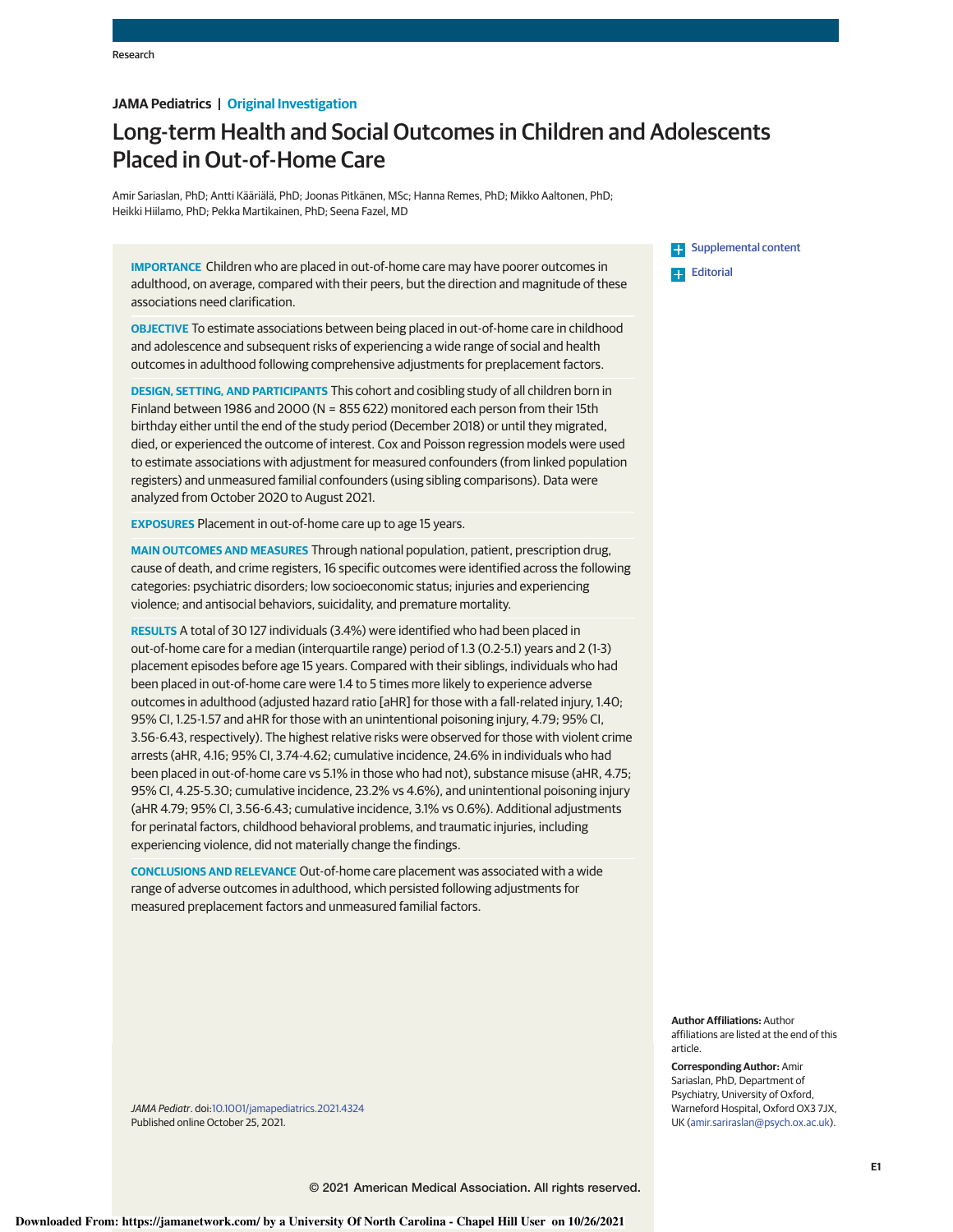G lobally, it has been estimated that more than 3.2 million children reside in institutional settings on an annual basis.<sup>1</sup> At least 660 000 children in the US<sup>2</sup> are annually part of the foster care system with direct federal costs for child protective services reaching nearly \$30 billion per year.<sup>3</sup> Similarly, approximately 1 million children in European Union countries<sup>4</sup> receive out-of-home care services. Despite efforts to compensate for early adverse home environments, systematic reviews<sup>5,6</sup> of nonexperimental studies have consistently found that children placed in out-of-home care are far more likely than their peers to be unemployed, develop psychiatric disorders, engage in antisocial behaviors, and to die prematurely in adulthood. However, whether these associations reflect causal effects of the out-of-home placement or whether they can be explained by background risk factors that predate such placement has not been sufficiently accounted for in previous work.

Out-of-home placement aggregates in families,<sup>7</sup> and many parental risk markers<sup>8,9</sup> are at least moderately heritable, including low socioeconomic status, $10-12$  antisocial behaviors, $13,14$ and psychiatric disorders.<sup>15</sup> Sibling comparison designs wherein risks of long-term outcomes are compared between biological full siblings who were differentially exposed to outof-home care allow researchers to account for time-stable unmeasured familial confounders, including shared early-life environments and around half of cosegregating genes.<sup>16</sup> The few existing sibling comparison studies on the effects of out-ofhome care have reached mixed conclusions<sup>17,18</sup> and require replication in considerably larger samples. Mixed findings have similarly been reported in studies using other designs.<sup>19-22</sup> Large-scale studies examining the effect of placement across the entire period of childhood and adolescence as well as those examining differences between foster care and institutional care placement within sibships are lacking.

To examine associations between out-of-home care placement and health and social outcomes in adulthood while accounting for preexisting risk markers, we used a sibling control design in the entire population of Finland born between 1986 and 2000, which included more than 885 000 individuals and 622 000 siblings. We monitored these individuals for a mean (range) of 9 (9.0-10.3) years to investigate 16 objectively measured social and health outcomes while accounting for an extensive set of measured and unmeasured familial and individual-level confounders.Wewere also able to study the relative contributions of age at placement, care type, number of placement episodes, and duration of care with rigorous controls for preplacement confounders.

### Methods

Our target study population included all individuals born in Finland between 1986 and 2000 who were alive and resided in Finland at age 15 years, which represented the baseline of the study. A total of 903 951 individuals were included in this population. All Finnish residents are assigned a personal identification number, which is used in different nationwide registers and provides accurate linkage.<sup>23</sup> The Board of Statisti-

#### **Key Points**

**Question** What is the risk of experiencing adverse social and health outcomes in adulthood among children and adolescents placed in out-of-home care?

**Findings** In this cohort study, risk of adverse social and health outcomes in adulthood were elevated 1.4- to 5-fold among children placed in out-of-home care compared with their siblings who had never been placed in out-of-home care. By comparing differentially exposed siblings, the study was able to account for shared genetic and environmental preplacement factors.

**Meaning** Although it may be necessary to remove children from parents who expose them to severe maltreatment, neglect, or abuse, out-of-home care placement is associated with important outcomes that need careful review.

cal Ethics of Statistics Finland granted permission to use pseudonymized data. Finnish law does not require informed consent for register-based studies. The study was approved by the Ethics Board of Statistics Finland.

We identified children who were placed in out-of-home care from the Child Welfare Register maintained by the Finnish Institute for Health and Welfare, which includes data on all placement episodes since January 1991, including earlier episodes for those who were placed at any point after January 1990. The population registers maintained by Statistics Finland provided data on sociodemographic factors and migration dates between January 1987 and December 2018. Mortality dates and underlying and contributory causes based on International Classification of Diseases, Ninth Revision (ICD-9) and ICD-10 were derived from the Causes of Death Register, which is maintained by Statistics Finland and has excellent coverage (greater than 99%).<sup>24</sup> Diagnoses of unintentional injuries, self-harm, and psychiatric and substance use disorders were retrieved from the Care Register for Health Care maintained by the Finnish Institute for Health and Welfare, which includes all inpatient care episodes (ICD-8, ICD-9, and ICD-10), and specialist outpatient visits (ICD-10). Similarly, we identified all reimbursed psychotropic drug purchases, classified according to the Anatomical Therapeutic Chemical system from the Prescription Drug Register (January 2001 to December 2018), maintained by the Social Insurance Institution of Finland. All individuals with criminal arrests from January 2001 to December 2017 were identified using police record registers maintained by Statistics Finland. Owing to the sensitive nature of the crime data, we were given access to annual arrest dates, which we subsequently set to December 31 for each year.

From the target sample of 903 951 individuals (a flowchart of all subsamples can be found in eFigure 1 in the Supplement), we excluded 9585 individuals who were missing data on their biological parents and 8744 who were placed in outhome care for the first time after their 15th birthday. Our analytical sample therefore retained 98.0% of the target sample of 885 622. We monitored participants from their 15th birthday until the first of the following events: the individual experienced the outcome of interest, migrated, died, or was alive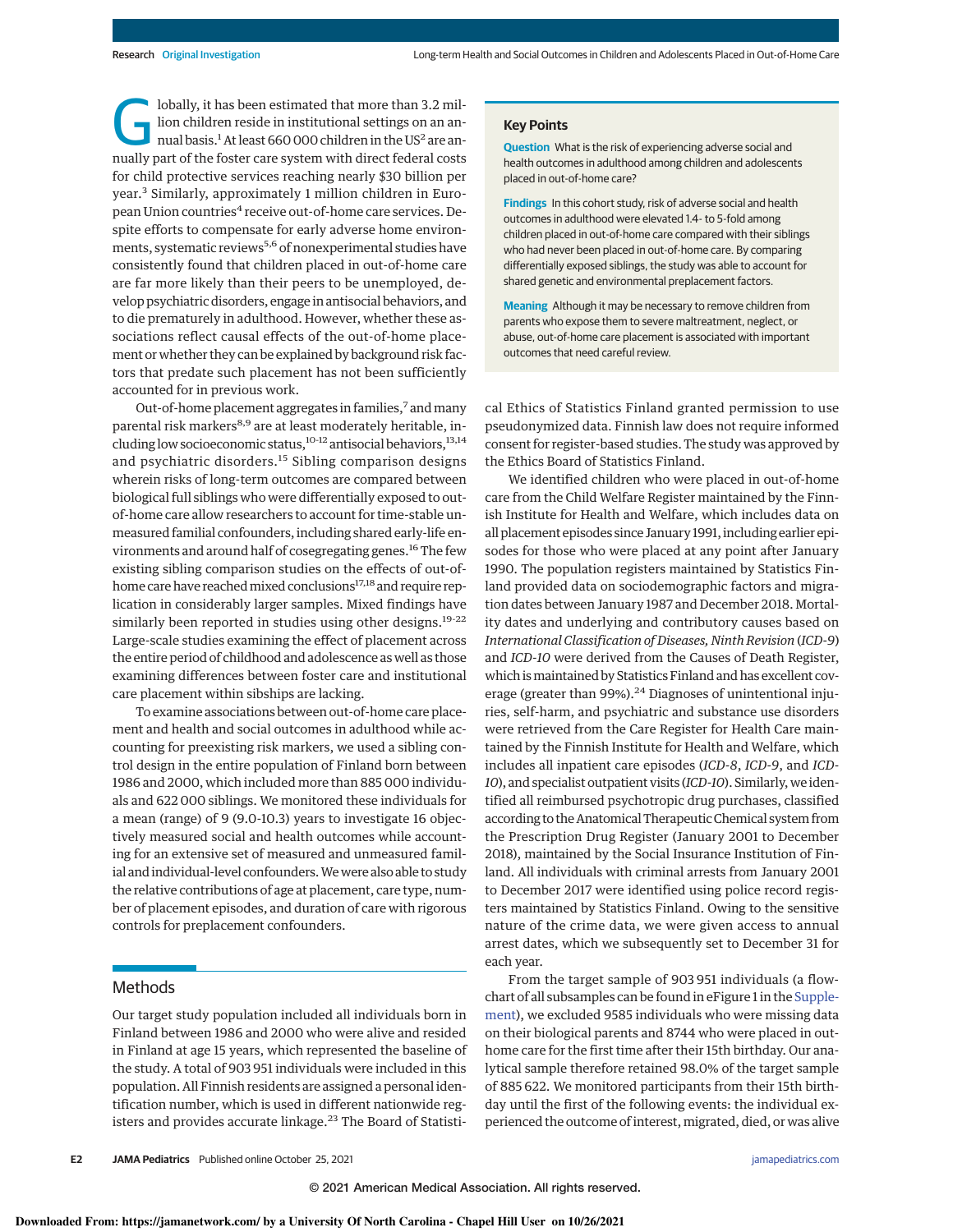at the end of the follow-up period (December 2017 for the outcomes derived from patient and crime registers and December 2018 for the outcomes derived from the population and prescription drug registers).

We categorized individuals who had been placed in outof-home care by child welfare services at least once before their 15th birthday as having been exposed to out-of-home care. There are 4 main types of out-of-home care settings in Finland: family foster care (kinship or nonrelative care), professional group homes, institutional care, and other or unclassified care. We assigned each child to the type of care setting to which they had been exposed for the longest period.

We examined a total of 16 outcomes that allowed us to comprehensively assess specific dimensions of health, social, and behavioral functioning across 4 categories. Psychiatric disorders included any inpatient episode or outpatient visit associated with any diagnosis of a severe mental illness (defined as schizophrenia-spectrum disorder and bipolar disorder);<sup>25</sup> depression; anxiety; or personality disorder (ICD codes in eTable 1 in the Supplement; diagnostic validity in eAppendix 1 in the Supplement). Low socioeconomic status encompassed low education, which indicated that the individual had not achieved secondary school qualifications by the end of the study (not available for 53 730 individuals born in 2000); welfare benefits, which denoted whether the individual had received means-tested social assistance benefits; long-term unemployment, which indicated whether the individual had received unemployment benefits for a minimum of 6 months in a given year; and disability pension, which denoted whether the individual had received benefits because of work incapacity. Injuries and experiencing violence included any inpatient episode, outpatient visit, or death associated with any diagnosis for an unintentional motor vehicle–related injury, fall-related injury, unintentional poisoning injury, or assault. Antisocial behaviors, suicidality, and premature mortality included violent crime arrest (penal codes in eTable 2 in the Supplement),<sup>26</sup> substance misuse (eg, a substance use disorder diagnosis, an arrest for a drug-related crime, or a prescription for medications used to treat substance use disorders; Anatomical Therapeutic Chemical codes in eTable 3 in the Supplement), suicidal behavior (a diagnostic code for suicide attempt or a completed suicide), and premature mortality, which indicated whether the individual died by the end of the study period (December 2018).

#### Data Analysis

We quantified the associations between being placed in outof-home care and subsequent risk of long-term adverse outcomes by fitting Cox regression models with age as the primary time scale and adjusting for sex, birth year, and birth order. We treated the low educational attainment outcome as a binary measure by fitting a corresponding robust Poisson regression model. The associations were therefore either expressed as hazard ratios or rate ratios. We subsequently accounted for familial confounding by fitting stratified Cox regression models (or the analogous fixed-effects robust Poisson regression model for low educational attainment), where we allowed the baseline hazards to vary across clusters of biological full siblings using a fixed-effects estimator.<sup>16</sup> This approach allowed us to compare outcome rates between 16 774 differentially exposed siblings in the same families (ie, where 1 sibling was placed in out-of-home care and cosiblings were not), a design that indirectly accounted for all time-invariant unmeasured familial confounders (eg, approximately half of the cosegregating genes and shared childhood environments). To additionally account for familial confounders that potentially varied between siblings, we further adjusted these models for the following covariates measured at offspring birth or age 1 year for those born in 1986 (definitions in eTable 4 in the Supplement): urbanicity, single-parent household, parental age, family income, parental long-term unemployment, welfare benefits, and disability pension. Complementary sensitivity analyses are described in eAppendix 2 in the Supplement.

In a subset of families where all children ( $n = 11092$ ) had been placed in out-of-home care, we tested for the following placement characteristics: care setting (eg, foster care vs institutional care), number of placement episodes, duration of care summed across all episodes (binary measure, age 5 to 15 years vs birth to age 4 years), and age at first placement (binary measure, age 12 to 15 years vs birth to age 11 years). We refitted the sibling models presented above using these factors as covariates in themodel.We further accounted formeasured preplacement factors by adjusting for specific traumatic injuries, neurodevelopmental and neurological disorders, and behavioral problems (eAppendix 2 in the Supplement). The estimateswere determined to be statistically significant if their false discovery rate–corrected P values were less than .05.<sup>27</sup>

# Results

Our nationwide sample included a total of 885 662 children, of whom 433 088 (48.9%) were female and 452 574 (51.1%) were male. The mean (SD) age at the end of follow-up was 25.1 (4.2) years. A total of 30 127 (3.4%) children had been placed in outof-home care at least once before reaching age 15 years. These children had a median (interquartile range) of 2 (1-3) placements during the exposure period, which lasted for a median (interquartile range) of 1.3 (0.2-5.1) years accumulated across all placement episodes. Compared with their peers who had never been placed in out-of-home care, children who had been placed in out-of-home care experiencedmore psychosocial adversities and socioeconomic disadvantages (Table 1). We monitored individuals for a mean (range) of 9.4 (9.0-10.3) years across outcomes (Table 2). Children placed in out-of-home care had considerably higher unadjusted cumulative incidence rates of adverse outcomes compared with their peers.

We initially found that the children placed in out-ofhome care were between approximately 1.5 times (adjusted hazard ratio [aHR] for those with a fall-related injury, 1.53; 95% CI, 1.48-1.58) and 7 times (aHR for those receiving welfare benefits, 6.80; 95% CI, 6.71-6.89) more likely than their peers to meet criteria for adverse outcomes following adjustments for sex, birth year, and birth order (Figure). We subsequently adjusted for familial confounders by comparing full siblings who were differentially exposed to out-of-home care, which al-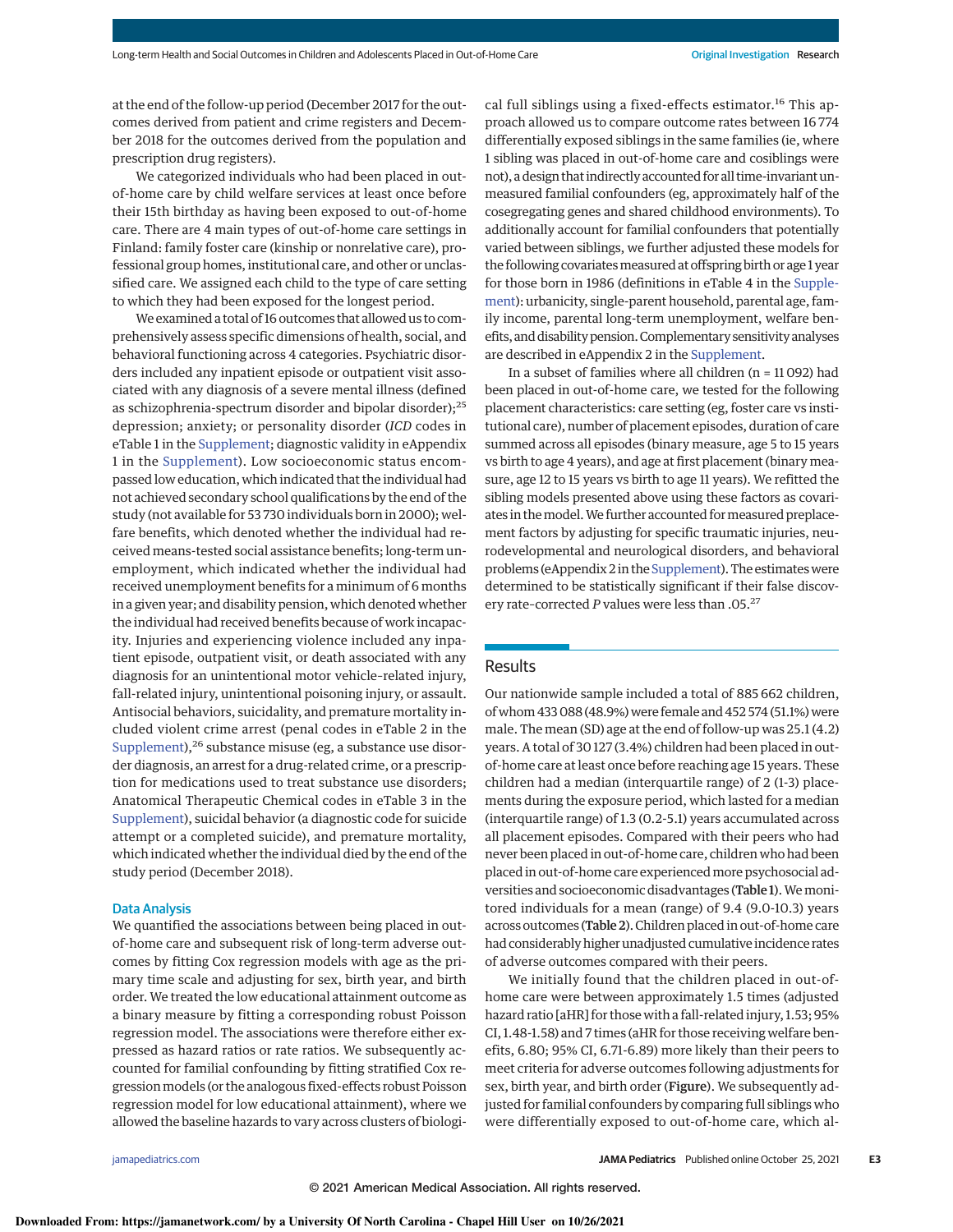|                                                                                      | No. (%)                                           |                                                                          |  |
|--------------------------------------------------------------------------------------|---------------------------------------------------|--------------------------------------------------------------------------|--|
| Characteristic                                                                       | Never placed in out-of-home<br>care (n = 855 495) | Placed in out-of-home care<br>at least once by age 15 y<br>$(n = 30127)$ |  |
| Offspring demographic characteristics                                                |                                                   |                                                                          |  |
| Sex                                                                                  |                                                   |                                                                          |  |
| Female                                                                               | 417 912 (48.9)                                    | 14 8 8 3 (49.4)                                                          |  |
| Male                                                                                 | 437 583 (51.1)                                    | 15 244 (50.6)                                                            |  |
| Birth year                                                                           |                                                   |                                                                          |  |
| 1986-1990                                                                            | 291941 (34.1)                                     | 7706 (25.6)                                                              |  |
| 1991-1995                                                                            | 299 217 (35.0)                                    | 10 569 (35.1)                                                            |  |
| 1996-2000                                                                            | 264 337 (30.9)                                    | 11852 (39.3)                                                             |  |
| Birth order                                                                          |                                                   |                                                                          |  |
| First                                                                                | 357 020 (41.7)                                    | 12 320 (40.9)                                                            |  |
| Second                                                                               | 291823 (34.1)                                     | 8893 (29.5)                                                              |  |
| Third                                                                                | 133 158 (15.6)                                    | 4949 (16.4)                                                              |  |
| Fourth or higher                                                                     | 73 494 (8.6)                                      | 3965 (13.2)                                                              |  |
| Urbanicity                                                                           |                                                   |                                                                          |  |
| Urban                                                                                | 495 676 (57.9)                                    | 21 485 (71.3)                                                            |  |
| Semiurban                                                                            | 134 043 (15.7)                                    | 3519 (11.7)                                                              |  |
| Rural                                                                                | 225 776 (26.4)                                    | 5123 (17.0)                                                              |  |
| Parental sociodemographic factors measured at<br>offspring birth                     |                                                   |                                                                          |  |
| Immigrant background                                                                 | 38 634 (4.5)                                      | 2971 (9.9)                                                               |  |
| Teenage mother at birth                                                              | 13 953 (1.6)                                      | 2164(7.2)                                                                |  |
| Teenage father at birth                                                              | 3309 (0.4)                                        | 645(2.1)                                                                 |  |
| Single-parent household                                                              | 48 560 (5.7)                                      | 6836 (22.7)                                                              |  |
| Highest parental educational attainment                                              |                                                   |                                                                          |  |
| Primary                                                                              | 59 368 (6.9)                                      | 8515 (28.3)                                                              |  |
| Secondary                                                                            | 604 362 (70.6)                                    | 19 884 (66.0)                                                            |  |
| Tertiary                                                                             | 191765 (22.4)                                     | 1728 (5.7)                                                               |  |
| Family income in the bottom quintile                                                 | 159 904 (18.7)                                    | 15 653 (52.0)                                                            |  |
| Social assistance benefits                                                           | 107 903 (12.6)                                    | 16 0 34 (5 3.2)                                                          |  |
| Disability pension                                                                   | 5560 (0.6)                                        | 1461 (4.8)                                                               |  |
| Lifetime parental history of psychiatric disorders                                   |                                                   |                                                                          |  |
| Severe mental illness                                                                | 38 899 (4.5)                                      | 7143 (23.7)                                                              |  |
| Depression                                                                           | 124 219 (14.5)                                    | 13 947 (46.3)                                                            |  |
| Anxiety                                                                              | 65 140 (7.6)                                      | 7552 (25.1)                                                              |  |
| Personality disorder                                                                 | 31059 (3.6)                                       | 8221 (27.3)                                                              |  |
| Lifetime parental history of injury and experiencing<br>violence                     |                                                   |                                                                          |  |
| Motor vehicle-related injury                                                         | 102 853 (12.0)                                    | 6500 (21.6)                                                              |  |
| Fall-related injury                                                                  | 297 527 (34.8)                                    | 14 976 (49.7)                                                            |  |
| Unintentional poisoning injury                                                       | 13 327 (1.6)                                      | 2174 (7.2)                                                               |  |
| <b>Experiencing violence</b>                                                         | 24742 (2.9)                                       | 5445 (18.1)                                                              |  |
| Lifetime parental history of antisocial behaviors and<br>suicidality                 |                                                   |                                                                          |  |
| Violent crime arrest                                                                 | 98 537 (11.5)                                     | 15 636 (51.9)                                                            |  |
| Substance misuse                                                                     | 81466 (9.5)                                       | 15 006 (49.8)                                                            |  |
| Suicidal behavior                                                                    | 39 869 (4.7)                                      | 8102 (26.9)                                                              |  |
| Offspring neurodevelopmental disorders and<br>behavioral problems, birth to age 15 y |                                                   |                                                                          |  |
| Attention-deficit/hyperactivity disorder                                             | 12 297 (1.4)                                      | 3088 (10.2)                                                              |  |
| Intellectual disability                                                              | 4771 (0.6)                                        | 654 (2.2)                                                                |  |
| Autism spectrum disorder                                                             | 5570 (0.7)                                        | 944 (3.1)                                                                |  |

(continued)

**E4 JAMA Pediatrics** Published online October 25, 2021 **(Reprinted)** image of the printed online of the printed online of the printed) is a set of the printed online of the printed online of the printed online of the pri

© 2021 American Medical Association. All rights reserved.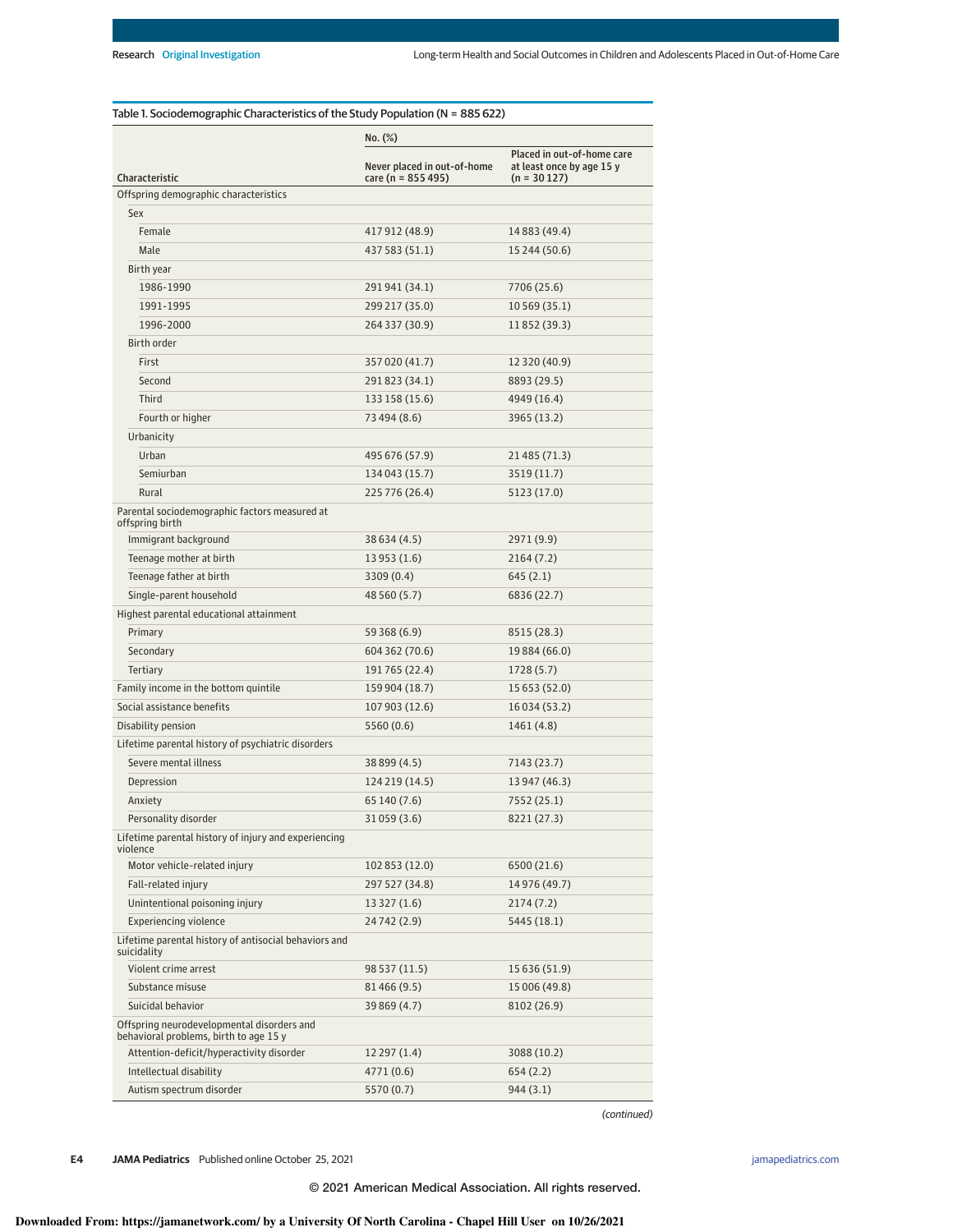|                                                                             | No. (%)                                              |                                                                          |  |  |
|-----------------------------------------------------------------------------|------------------------------------------------------|--------------------------------------------------------------------------|--|--|
| Characteristic                                                              | Never placed in out-of-home<br>care ( $n = 855495$ ) | Placed in out-of-home care<br>at least once by age 15 y<br>$(n = 30127)$ |  |  |
| Communication disorders                                                     | 20100(2.3)                                           | 1741 (5.8)                                                               |  |  |
| Learning disorders                                                          | 11681(1.4)                                           | 1492 (5.0)                                                               |  |  |
| Motor disorders                                                             | 8502 (1.0)                                           | 804 (2.7)                                                                |  |  |
| Other neurodevelopmental disorders                                          | 2267(0.3)                                            | 354 (1.2)                                                                |  |  |
| Any neurological condition                                                  | 31738 (3.7)                                          | 1887 (6.3)                                                               |  |  |
| Conduct disorder or oppositional defiant disorder                           | 7253 (0.8)                                           | 6138 (20.4)                                                              |  |  |
| Offspring history of injury and experiencing violence,<br>birth to age 15 y |                                                      |                                                                          |  |  |
| Motor vehicle-related injury                                                | 14 8 8 3 (1.7)                                       | 902(3.0)                                                                 |  |  |
| Fall-related injury                                                         | 64 7 2 3 ( 7 . 6 )                                   | 3302 (11.0)                                                              |  |  |
| Unintentional poisoning injury                                              | 5572 (0.7)                                           | 1153(3.8)                                                                |  |  |
| Experiencing violence                                                       | 668(0.1)                                             | 278(0.9)                                                                 |  |  |

Table 1. Sociodemographic Characteristics of the Study Population (N = 885 622) (continued)

lowed us to account for all time-invariant unmeasured familial confounders. We additionally adjusted these models for severalmeasured sociodemographic confounders, such as parental age or family income at birth, that varied between the siblings. In these analyses, we found that those who were placed in out-of-home care remained between 1.4 times (aHR for those with a fall-related injury, 1.40; 95% CI, 1.25-1.57) and 5 times (aHR for those with an unintentional poisoning injury, 4.79; 95% CI, 3.56-6.43) more likely than their siblings to meet criteria for the outcomes (Figure). The highest relative risks were observed for those with violent crime arrests (aHR, 4.16; 95% CI, 3.74-4.62; cumulative incidence, 24.6% in individuals who had been placed in out-of-home care vs 5.1% in those who had not), substance misuse (aHR, 4.75; 95% CI, 4.25- 5.30; cumulative incidence, 23.2% vs 4.6%), and unintentional poisoning injury (aHR 4.79; 95% CI, 3.56-6.43; cumulative incidence, 3.1% vs 0.6%). In complementary sensitivity analyses, we found no evidence of systematic differences by sex (eFigure 2 in the Supplement). We obtained consistent results when we restricted the study group to cohorts born after 1990 for whom data on out-of-home placement covered all childhood years (eFigure 3 in the Supplement), used alternative outcome definitions (eFigure 4 in the Supplement), and measured out-of-home care placement up to age 21 years instead of age 15 years (eFigure 5 in the Supplement). Further adjustments for measured confounders and mediators, such as perinatal risks, neurodevelopmental disorders, problem behaviors, and injuries at birth to age 15 years, did not materially alter the presented findings (eFigure 6 in the Supplement). Although psychosocial and behavioral profiles varied between children who had been placed in out-of-home care and who were included in the sibling comparison models and those who were not (eTable 5 in the Supplement), we found that the crude associations were similar in the sibling and single-child family subsets (eFigure 7 in the Supplement), and we obtained commensurate results when we compared all children who had been placed in out-of-home care with their cousins who had not to account for unmeasured familial confounding in extended families (eFigure 8 in the Supplement).

A total of 11 092 children who were placed in out-of-home care had siblings who had all been placed in out-of-home care. Within this sample, we found that children who were primarily placed in institutional care settings had, compared with their siblings who were placed in foster care settings, a 1.3- to 2.3-fold increase in risk of being diagnosed with a severe mental illness or depression, having low educational attainment, receiving welfare benefits, and being arrested for violent crime (aHRs or adjusted rate ratio range, 1.29-2.33) (Table 3). We also found that each additional placement episode was associated with a 7% to 18% increased rate of being diagnosed with a severe mental illness or depression, having a fall-related injury, receiving welfare benefits, and engaging in antisocial or suicidal behaviors (aHRs or adjusted rate ratio, 1.07-1.18) (Table 3), whereas the duration of placement was not associated with any of the outcomes. Age 12 to 15 years at first placement was associated with a 2-fold increased risk of a subsequent motor vehicle–related injury (aHR, 1.98; 95% CI, 1.21-3.23) but none of the other outcomes. We found similar results when we restricted these analyses to those born after 1990 to account for left-truncation bias (eTable 6 in the Supplement).

## **Discussion**

In this nationwide cohort study more than 885 000 Finnish children, we examined the associations between being in outof-home care at any time from birth until age 15 with a range of adverse health and social outcomes in adulthood.We monitored individuals for an average of nearly a decade from their 15th birthdays and examined differentially exposed full siblings to account for various sources of confounding. We report 3 principal findings.

First, we found that being placed in out-of-home care was associated with all examined outcomes, including important morbidities, such as common psychiatric disorders, suicidality, and injury, as well as premature mortality. In addition, risks of behavioral outcomes, such as experiencing violence and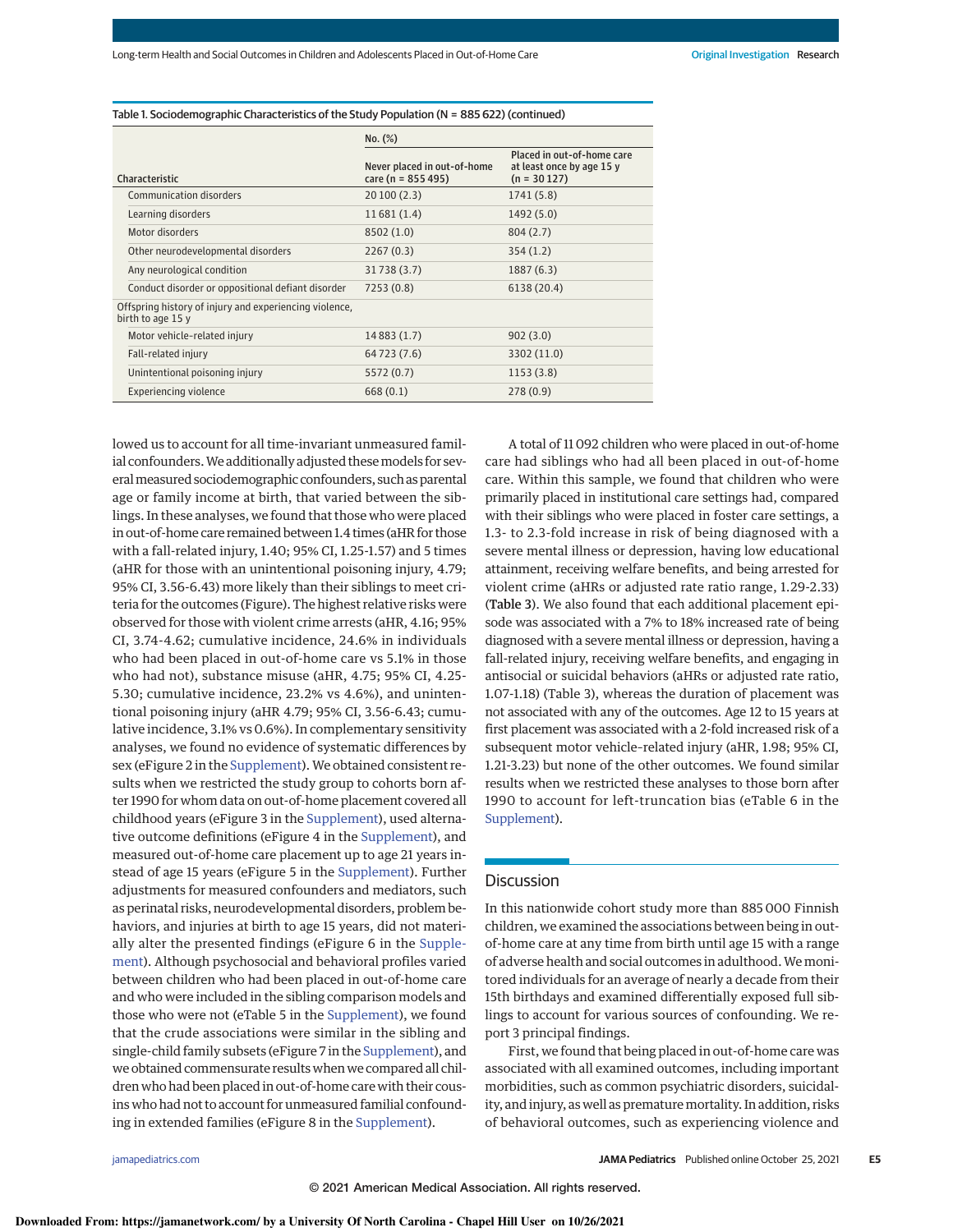Table 2. Person-Time at Risk, Number of Individuals, Cumulative Incidence Rate, and Incidence Rates per 1000 Person-Years Across Children Placed and Never Placed in Out-of-Home Care

|                                    | Person-time at risk, y |                         |                  |                                          |                                                  |
|------------------------------------|------------------------|-------------------------|------------------|------------------------------------------|--------------------------------------------------|
| Variable                           | Total, No.             | Mean (SD) per<br>person | Individuals, No. | Cumulative incidence rate, %<br>(95% CI) | Incidence rate per 1000<br>person-years (95% CI) |
| Psychiatric disorder               |                        |                         |                  |                                          |                                                  |
| Severe mental illness              |                        |                         |                  |                                          |                                                  |
| All individuals                    | 8334509                | 9.4(4.3)                | 17619            | $1.99(1.96 - 2.02)$                      | $2.11(2.08-2.15)$                                |
| Never placed                       | 8087744                | 9.5(4.3)                | 15220            | $1.78(1.75-1.81)$                        | $1.88(1.85-1.91)$                                |
| Placed                             | 246765                 | 8.2(4.2)                | 2399             | 7.96 (7.66-8.27)                         | $9.72(9.34-10.12)$                               |
| Depression                         |                        |                         |                  |                                          |                                                  |
| All individuals                    | 8051027                | 9.1(4.4)                | 68592            | 7.75 (7.69-7.80)                         | $8.52(8.46 - 8.58)$                              |
| Never placed                       | 7833007                | 9.2(4.4)                | 61571            | $7.20(7.14 - 7.25)$                      | 7.86 (7.80-7.92)                                 |
| Placed                             | 218020                 | 7.2(4.5)                | 7021             | 23.30 (22.83-23.79)                      | 32.20 (31.45-32.97)                              |
| Anxiety                            |                        |                         |                  |                                          |                                                  |
| All individuals                    | 8 1 9 3 1 8 3          | 9.3(4.3)                | 49923            | $5.64(5.59-5.69)$                        | $6.09(6.04-6.15)$                                |
| Never placed                       | 7956497                | 9.3(4.3)                | 44957            | $5.26(5.21 - 5.30)$                      | $5.65(5.60-5.70)$                                |
| Placed                             | 236 686                | 7.9(4.4)                | 4966             | 16.48 (16.07-16.91)                      | 20.98 (20.40-21.57)                              |
| Personality disorder               |                        |                         |                  |                                          |                                                  |
| All individuals                    | 8369072                | 9.4(4.3)                | 12701            | $1.43(1.41-1.46)$                        | $1.52(1.49-1.54)$                                |
| Never placed                       | 8118380                | 9.5(4.3)                | 10922            | $1.28(1.25-1.30)$                        | $1.35(1.32 - 1.37)$                              |
| Placed                             | 250 691                | 8.3(4.1)                | 1779             | 5.91 (5.64-6.18)                         | $7.10(6.77 - 7.43)$                              |
| Injuries and experiencing violence |                        |                         |                  |                                          |                                                  |
| Motor vehicle-related injury       |                        |                         |                  |                                          |                                                  |
| All individuals                    | 8177305                | 9.2(4.4)                | 43873            | 4.95 (4.91-5.00)                         | $5.37(5.32 - 5.42)$                              |
| Never placed                       | 7929272                | 9.3(4.4)                | 41591            | 4.86 (4.82-4.91)                         | $5.25(5.19-5.30)$                                |
| Placed                             | 248032                 | 8.2(4.3)                | 2282             | 7.57 (7.28-7.88)                         | $9.20(8.83-9.59)$                                |
| Fall-related injury                |                        |                         |                  |                                          |                                                  |
| All individuals                    | 8004936                | 9.0(4.4)                | 80455            | $9.08(9.02 - 9.14)$                      | 10.05 (9.98-10.12)                               |
| Never placed                       | 7763262                | 9.1(4.4)                | 76663            | 8.96 (8.90-9.02)                         | $9.88(9.81 - 9.95)$                              |
| Placed                             | 241674                 | 8.0(4.2)                | 3792             | 12.59 (12.21-12.97)                      | 15.69 (15.20-16.20)                              |
| Unintentional poisoning injury     |                        |                         |                  |                                          |                                                  |
| All individuals                    | 8396751                | 9.5(4.3)                | 5619             | $0.63(0.62 - 0.65)$                      | $0.67(0.65 - 0.69)$                              |
| Never placed                       | 8141948                | 9.5(4.3)                | 4693             | $0.55(0.53 - 0.56)$                      | $0.58(0.56 - 0.59)$                              |
| Placed                             | 254803                 | 8.5(4.2)                | 926              | $3.07(2.88-3.27)$                        | $3.63(3.40-3.88)$                                |
| <b>Experiencing violence</b>       |                        |                         |                  |                                          |                                                  |
| All individuals                    | 8366590                | 9.4(4.3)                | 12094            | $1.37(1.34-1.39)$                        | $1.45(1.42-1.47)$                                |
| Never placed                       | 8113670                | 9.5(4.3)                | 10547            | $1.23(1.21-1.26)$                        | $1.30(1.28-1.32)$                                |
| Placed                             | 252920                 | 8.4(4.1)                | 1547             | 5.13 (4.89-5.39)                         | $6.12(5.82 - 6.43)$                              |
| Low socioeconomic status           |                        |                         |                  |                                          |                                                  |
| Low education                      |                        |                         |                  |                                          |                                                  |
| All individuals                    | <b>NA</b>              | NA                      | 96401            | 11.59 (11.52-11.66)                      | <b>NA</b>                                        |
| Never placed                       | ΝA                     | NA                      | 83804            | 10.42 (10.36-10.49)                      | NA                                               |
| Placed                             | ΝA                     | NA                      | 12597            | 45.30 (44.72-45.89)                      | NA                                               |
| Welfare benefits                   |                        |                         |                  |                                          |                                                  |
| All individuals                    | 7962682                | 9.0(4.4)                | 239763           | 27.07 (26.98-27.17)                      | 30.11 (29.99-30.23)                              |
| Never placed                       | 7809323                | 9.1(4.4)                | 216421           | 25.30 (25.21-25.39)                      | 27.71 (27.60-27.83)                              |
| Placed                             | 153 358                | 5.1(3.0)                | 23 3 4 2         | 77.48 (77.00-77.95)                      | 152.21 (150.26-154.17)                           |
| Long-term unemployment             |                        |                         |                  |                                          |                                                  |
| All individuals                    | 8382883                | 9.5(4.2)                | 201325           | 22.73 (22.65-22.82)                      | 24.02 (23.91-24.12)                              |

(continued)

**E6 JAMA Pediatrics** Published online October 25, 2021 **(Reprinted)** in the printed online of the printed online of the printed online of the printed online of the printed online of the printed online of the printed online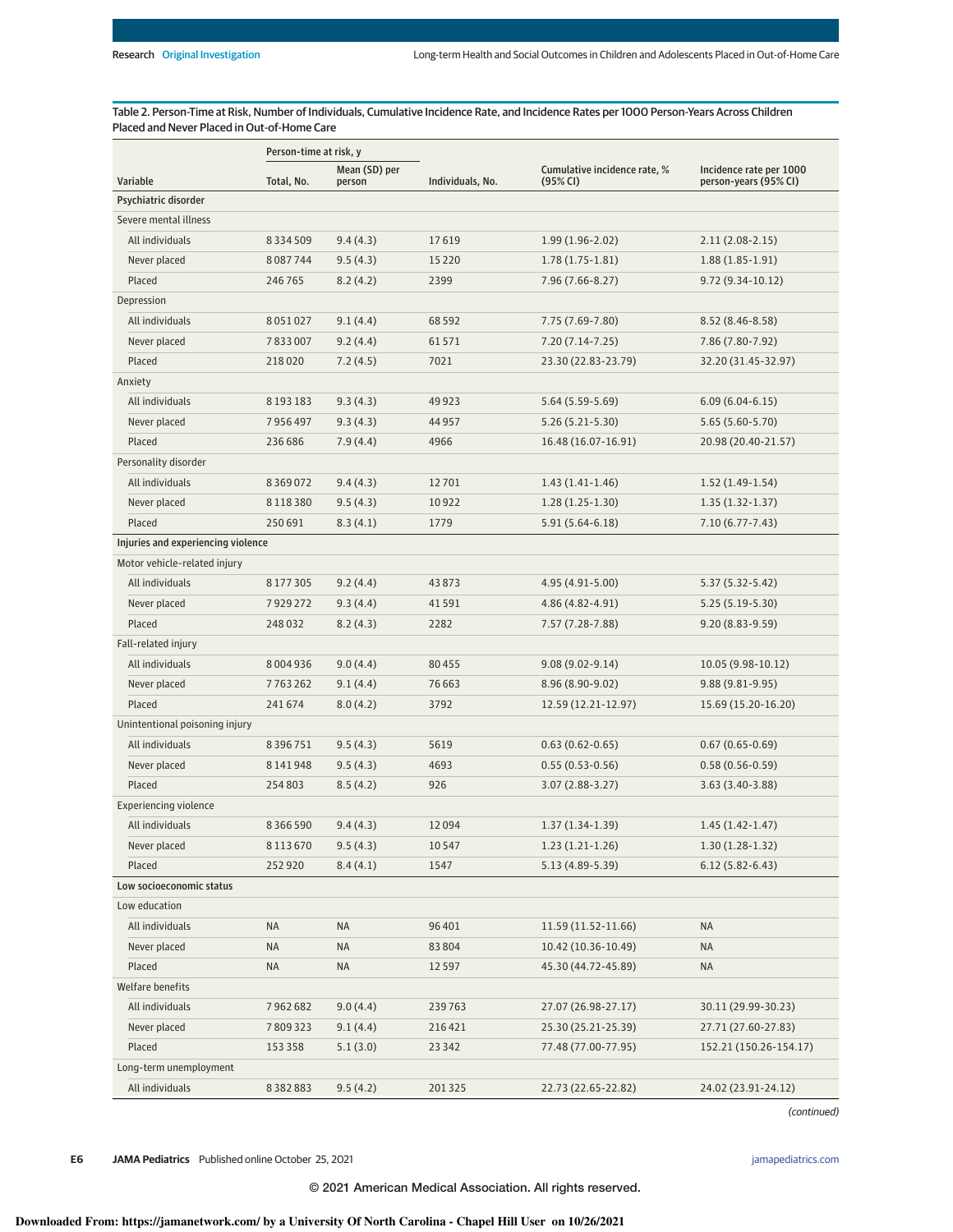Table 2. Person-Time at Risk, Number of Individuals, Cumulative Incidence Rate, and Incidence Rates per 1000 Person-Years Across Children Placed and Never Placed in Out-of-Home Care (continued)

| Person-time at risk, y                                     |               |                         |                  |                                          |                                                  |
|------------------------------------------------------------|---------------|-------------------------|------------------|------------------------------------------|--------------------------------------------------|
| Variable                                                   | Total, No.    | Mean (SD) per<br>person | Individuals, No. | Cumulative incidence rate, %<br>(95% CI) | Incidence rate per 1000<br>person-years (95% CI) |
| Never placed                                               | 8 1 5 1 1 6 5 | 9.5(4.2)                | 188 211          | 22.00 (21.91-22.09)                      | 23.09 (23.99-23.19)                              |
| Placed                                                     | 231719        | 7.7(3.6)                | 13114            | 43.53 (42.97-44.09)                      | 56.59 (55.63-57.57)                              |
| Disability pension                                         |               |                         |                  |                                          |                                                  |
| All individuals                                            | 9165601       | 10.3(4.3)               | 20634            | $2.33(2.30-2.36)$                        | $2.25(2.22-2.28)$                                |
| Never placed                                               | 8888410       | 10.4(4.3)               | 18512            | $2.16(2.13-2.19)$                        | $2.08(2.05 - 2.11)$                              |
| Placed                                                     | 277 191       | 9.2(4.2)                | 2122             | $7.04(6.76 - 7.34)$                      | 7.66 (7.33-7.99)                                 |
| Antisocial behaviors, suicidality, and premature mortality |               |                         |                  |                                          |                                                  |
| Violent crime arrest                                       |               |                         |                  |                                          |                                                  |
| All individuals                                            | 8099044       | 9.1(4.3)                | 50676            | $5.72(5.67 - 5.77)$                      | $6.26(6.20-6.31)$                                |
| Never placed                                               | 7885955       | 9.2(4.3)                | 43252            | $5.06(5.01 - 5.10)$                      | $5.48(5.43 - 5.54)$                              |
| Placed                                                     | 213089        | 7.1(4.4)                | 7424             | 24.64 (24.16-25.13)                      | 34.84 (34.05-35.64)                              |
| Substance misuse                                           |               |                         |                  |                                          |                                                  |
| All individuals                                            | 9015945       | 10.2(4.4)               | 46 040           | $5.20(5.15-5.25)$                        | $5.11(5.06-5.15)$                                |
| Never placed                                               | 8768714       | 10.2(4.3)               | 39063            | $4.57(4.52 - 4.61)$                      | $4.45(4.41 - 4.50)$                              |
| Placed                                                     | 247 230       | 8.2(4.5)                | 6977             | 23.16 (22.68-23.64)                      | 28.22 (27.56-28.89)                              |
| Suicidal behavior                                          |               |                         |                  |                                          |                                                  |
| All individuals                                            | 8363776       | 9.4(4.3)                | 13457            | $1.52(1.49-1.55)$                        | $1.61(1.58-1.64)$                                |
| Never placed                                               | 8114516       | 9.5(4.3)                | 11311            | $1.32(1.30-1.35)$                        | $1.39(1.37-1.42)$                                |
| Placed                                                     | 249 260       | 8.3(4.2)                | 2146             | $7.12(6.84 - 7.42)$                      | $8.61(8.25-8.98)$                                |
| Premature mortality                                        |               |                         |                  |                                          |                                                  |
| All individuals                                            | 8425900       | 9.5(4.3)                | 3901             | $0.44(0.43-0.45)$                        | $0.46(0.45-0.48)$                                |
| Never placed                                               | 8166370       | 9.5(4.3)                | 3494             | $0.41(0.40-0.42)$                        | $0.43(0.41-0.44)$                                |
| Placed                                                     | 259 530       | 8.6(4.1)                | 407              | $1.35(1.22 - 1.49)$                      | $1.57(1.42-1.73)$                                |
|                                                            |               |                         |                  |                                          |                                                  |

Abbreviation: NA, not applicable.

antisocial behaviors, were increased. We confirmed and replicated these findings by examining siblings who had never been placed in out-of-home care as comparators, which allowed us to account for an aggregate of all familial confounders that were shared between the siblings (eg, early family environments and genetic risks). These analyses indicated that out-of-home placement was associated with a 1.4- to 5-fold increased risk of the outcomes with the largest effect sizes being observed for violent crime arrests and poisoning injuries. In terms of absolute risks, those placed in out-of-home care had cumulative incidence rates of 24.6% for violent crime arrests and 3.1% for poisoning injuries compared with 5.1% and 0.6% among those who had never been placed in out-of-home care. Various sensitivity analyses ruled out common sources of bias and suggested that the main findings were consistent over varying economic periods.

Two previous studies, based on a total of 1384 siblings and examining within-family associations between long-term foster care placement and social and health outcomes in adulthood, found that those who were placed either did not differ from their siblings or had worse outcomes.<sup>17,18</sup> However, the limited statistical power in these studies likely explains the lack of associations. Investigations using other natural experimental approaches, such as child welfare policy reforms<sup>19</sup> and ro-

tationally assigned child welfare investigators,<sup>20,28,29</sup> have reportedmixed results. An advantage of our study comparedwith these is that we were able to study the placement trajectories of the individuals in our sample throughout their entire childhood and adolescence to obtain more precise estimates of the associations with a large number of health and social outcomes in adulthood.

Second, children who were primarily placed in institutional care were around twice as likely as their siblings who were placed in foster care settings to experience 5 of the tested long-term outcomes. Although consistent with the literature,<sup>30</sup> our study was also able to replicate the findings with careful adjustments for preplacement behavioral problems and traumatic injuries in addition to duration of care, placement instability, age at first placement, and familial confounders. The increased rates of adverse outcomes observed in children placed in institutionalized care cannot therefore be solely attributed to their preplacement behavioral problems. Instead, our findings suggest that environmental factors within the institutions may contribute to the risk increases, which could include peer influences, child-to-caregiver ratio, staff turnover, and training.<sup>31,32</sup> The specific etiological relevance of these factors needs clarification in large-scale quasiexperimental studies to inform the development of effective inter-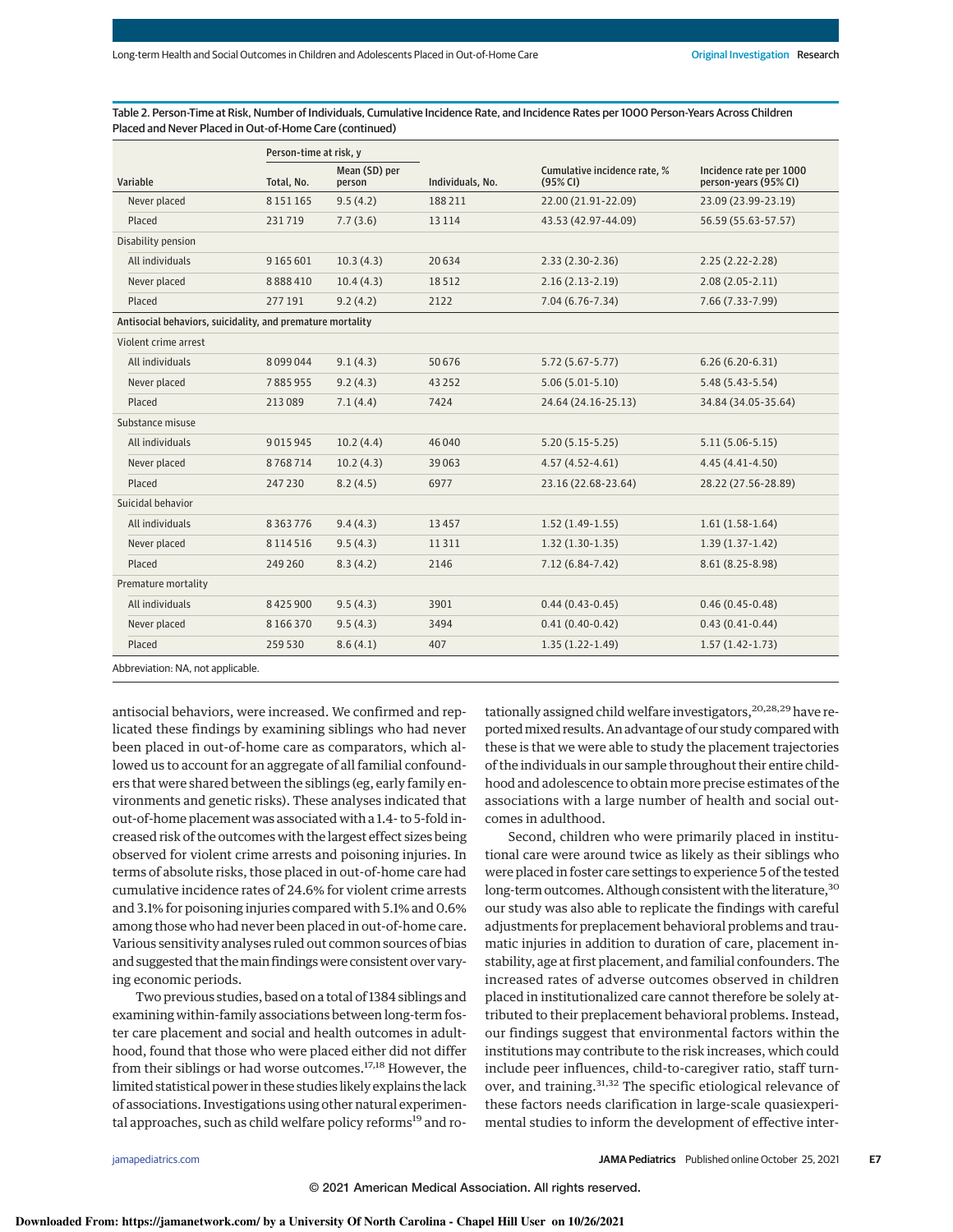

Figure. Associations Between Any Out-of-Home Placement Episode (Birth to Age 15 Years) and Poor Functioning in Adulthood

All models were adjusted for sex, birth year, and birth order. The crude models were fitted to the entire sample (N = 885 622). The adjusted models refer to within-family estimates comparing differentially exposed siblings (eg, families in which at least 1 sibling was placed and any of their cosiblings were not;

n = 16 774). The latter models were further adjusted for parental age at birth, urbanicity, single-parent household, family income, parental welfare benefits, and disability pension.

ventions. Although we did not have access to data on the reasons for institutional placement, a US-based study<sup>33</sup> found that nearly one-third of children who had been placed in restrictive care were placed there for reasons unrelated to their behavior. Our findings therefore emphasize that foster care placement should be prioritized and the quality of care improved.

Each additional placement episode was associated with an increased risk of many of the examined outcomes, whereas the duration of placement was not. To our knowledge, this is the first study that has demonstrated that the associations between placement instability and long-term outcomes remain following adjustments for shared unmeasured familial confounding. This finding is potentially important as children placed in out-of-home care had experienced a median of 2 different placements before reaching age 15 years. Reducing the risks of placement instability should therefore be considered, and could include the following strategies: comprehensive assessments of the needs of the children in care (eg, symptoms of posttraumatic stress and behavioral problems) to inform early interventions, improved strategies tomatch children with placement settings that meet the needs of the child at the outset, and improved training for caregivers to reduce the risks of conflicts.<sup>34</sup>

The strengths of our study included the use of Finnish national registers that allowed us to study 16 objectively measured outcomes in adulthood among more than 885 000 individuals, of whom approximately 30 000 had been placed in out-of-home care. To our knowledge, this is the first study to adjust for unmeasured familial confounding by adopting the full-sibling comparison design in a sample with negligible selection bias. Importantly, we were able to estimate the relative contributions of placement characteristics, including care settings, the number of placement episodes, duration of care, and age at first placement.

#### Limitations

This study has limitations. First, we cannot rule out the impact of residual genetic confounding as biological full siblings only share, on average, half of their cosegregating genes.<sup>16</sup> However, even if we were to assume that such confounders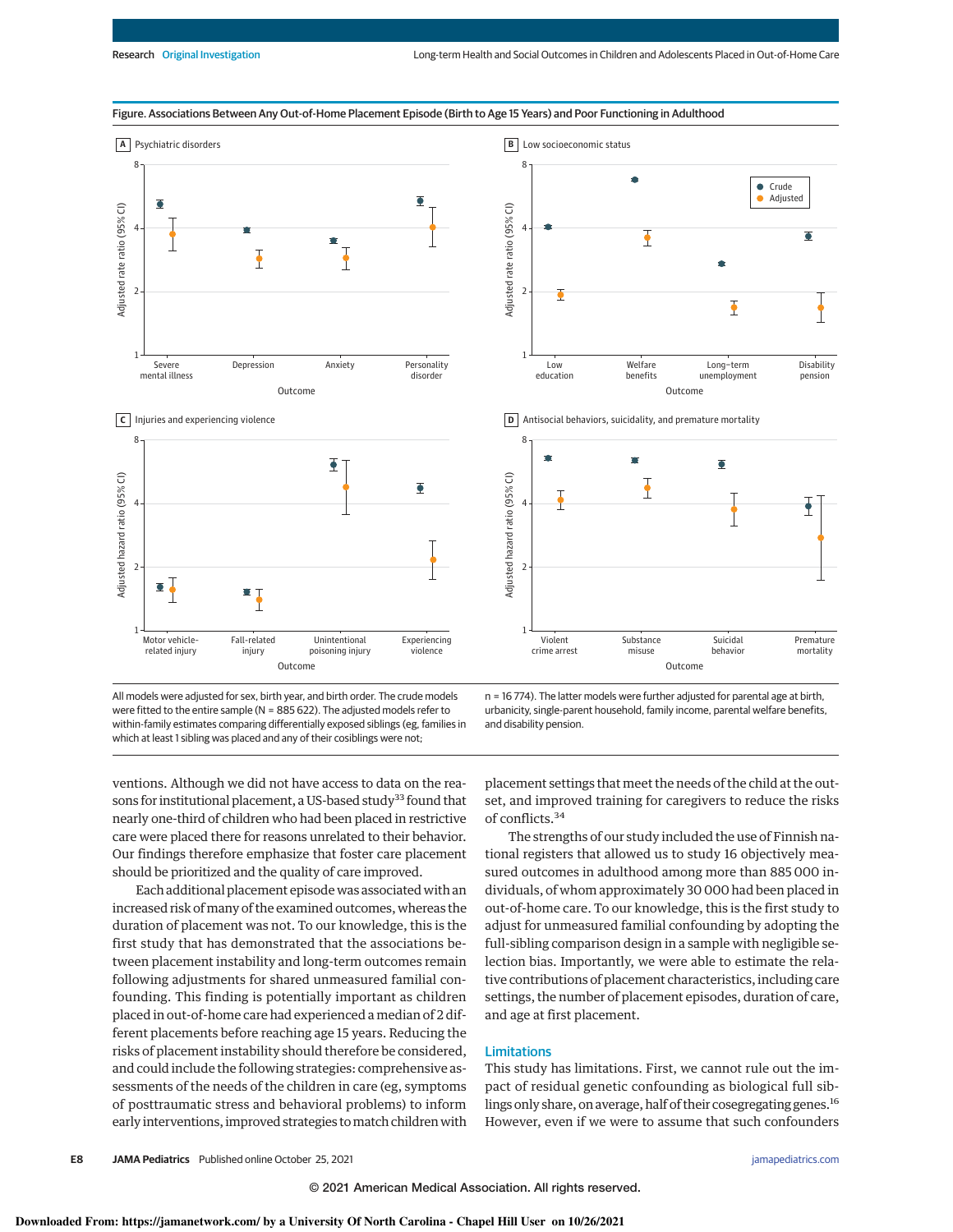Table 3. Out-of-Home Care Placement Characteristics on Poor Adulthood Functioning Among Siblings in Families Where All Children Had Been Exposed to at Least 1 Placement Episode (n = 11 092)

|                                                | aHR/aRR (95% CI) <sup>a</sup>        |                         |                        |                                                                  |  |  |
|------------------------------------------------|--------------------------------------|-------------------------|------------------------|------------------------------------------------------------------|--|--|
| Characteristic                                 | Institutional care vs<br>foster care | No. of episodes         | Long-term<br>placement | Age at first placement<br>$(12-15 \text{ y vs } 0-11 \text{ y})$ |  |  |
| Psychiatric disorders                          |                                      |                         |                        |                                                                  |  |  |
| Severe mental illness                          | $2.33(1.38-3.94)^{b}$                | $1.09(1.02 - 1.16)^{b}$ | $1.58(1.00-2.48)$      | $1.51(0.98-2.34)$                                                |  |  |
| Depression                                     | $1.54(1.14-2.09)^{b}$                | $1.07(1.03-1.12)^{b}$   | $0.84(0.62 - 1.13)$    | $0.92(0.70-1.21)$                                                |  |  |
| Anxiety                                        | $1.50(1.04-2.16)$                    | $1.02(0.97-1.08)$       | $0.94(0.66 - 1.34)$    | $1.12(0.80-1.59)$                                                |  |  |
| Personality disorder                           | $1.96(0.96 - 3.99)$                  | $1.10(1.01-1.20)$       | $1.10(0.60 - 2.02)$    | $1.16(0.65-2.06)$                                                |  |  |
| Injuries and violence                          |                                      |                         |                        |                                                                  |  |  |
| Motor<br>vehicle-related<br>injury             | $1.41(0.87 - 2.30)$                  | $0.99(0.91-1.07)$       | $0.82(0.48-1.40)$      | $1.98(1.21-3.23)^{b}$                                            |  |  |
| Fall-related injury                            | $1.03(0.69-1.53)$                    | $1.12(1.05-1.20)^{b}$   | $0.80(0.55 - 1.18)$    | $1.12(0.77-1.62)$                                                |  |  |
| Unintentional<br>poisoning injury              | $1.62(0.65 - 4.06)$                  | $1.09(0.96 - 1.24)$     | $1.44(0.51 - 4.10)$    | $0.80(0.31-2.09)$                                                |  |  |
| Experiencing<br>violence                       | $1.35(0.71 - 2.57)$                  | $1.07(0.99-1.16)$       | $1.10(0.60 - 2.01)$    | $1.07(0.60-1.91)$                                                |  |  |
| Socioeconomic status                           |                                      |                         |                        |                                                                  |  |  |
| Low education                                  | $1.29(1.08-1.54)^{b}$                | $1.02(1.00-1.05)$       | $0.96(0.81 - 1.14)$    | $1.03(0.88-1.21)$                                                |  |  |
| Welfare benefits                               | $1.94(1.37 - 2.75)^{b}$              | $1.09(1.03-1.15)^{b}$   | $0.89(0.63 - 1.27)$    | $1.17(0.87 - 1.56)$                                              |  |  |
| Long-term<br>unemployment                      | $1.21(0.93-1.58)$                    | $1.03(1.00-1.07)$       | $0.93(0.72 - 1.21)$    | $0.90(0.71-1.14)$                                                |  |  |
| Disability pension                             | $1.35(0.79-2.33)$                    | $1.06(0.97-1.15)$       | $1.51(0.88 - 2.58)$    | $1.04(0.60-1.80)$                                                |  |  |
| <b>Antisocial behaviors</b><br>and suicidality |                                      |                         |                        |                                                                  |  |  |
| Violent crime arrest                           | $2.23(1.59-3.13)^{b}$                | $1.18(1.11-1.24)^{b}$   | $1.05(0.77 - 1.44)$    | $1.27(0.94-1.72)$                                                |  |  |
| Substance misuse                               | $1.44(1.05-1.99)$                    | $1.13(1.07-1.19)^{b}$   | $1.13(0.84-1.54)$      | $1.09(0.81 - 1.46)$                                              |  |  |
| Suicidal behavior                              | $1.34(0.78-2.31)$                    | $1.11(1.03-1.19)^b$     | $1.32(0.77 - 2.27)$    | $1.21(0.73-2.02)$                                                |  |  |

Abbreviations: aHR, adjusted hazard ratio; aRR, adjusted rate ratio.

<sup>a</sup> The estimates refer to within-family estimates comparing siblings who had been placed in care but were differentially exposed to placement characteristics. The estimates were further adjusted for sex, birth year, birth order, parental age at birth, urbanicity, single-parent household, family income, parental welfare benefits, and disability pension in addition to the following preplacement confounders: attention-deficit/hyperactivity disorder; autism spectrum disorder; intellectual disability; communication disorder; learning disorder: motor disorder: other neurodevelopmental disorders; any neurological disorder, conduct disorder, or oppositional defiant disorder; motor vehicle–related injury, fall-related injury, unintentional poisoning injury, and experiencing violence. The estimates for premature mortality as outcome lacked sufficient statistical power to be presented. **b** Estimates with false discovery rate–corrected P values below .05.

would have attenuated the reported sibling estimates by half, the magnitude of the associations would remain large. Second, despite our large sample size, we were underpowered to examine premature mortality as an outcome in some of the analyses. Third, although we carefully attempted to account for behavioral problems by adjusting for clinical diagnoses of conduct and oppositional defiant disorders in addition to neurodevelopmental disorders, we were unable account for less severe problems that did not meet clinical criteria for such conditions. Given the negligible attenuation of the reported associations following adjustments for severe behavioral problems, it seems unlikely that less severe measures would have stronger explanatory power. Although clinical studies are warranted to explore this possibility, we note that alternative approaches to measuring behavioral traits, such as selfreporting, commonly result in selection bias and measurement error, the latter of which further inflates in sibling comparison designs and typically causes artificial reductions of the associations.<sup>35</sup>

The generalizability of our findings is an important consideration. The cumulative exposure to out-of-home care placement up to age 18 years is similar between Finland  $(5.8%)^{36}$  and the US (5.9%),<sup>37</sup> but lower estimates have been reported in other high-income countries.<sup>38</sup> Although direct cross-country comparisons remain challenging owing to large differences in selection factors into out-of-home care and the specific services offered in care,<sup>39</sup> the weight of the evidence

suggests that being placed in out-of-home care is associated with poorer long-term outcomes in high-income countries.<sup>5,6,40</sup> Large-scale and genetically informative replication efforts in other countries are nevertheless warranted to investigate whether the magnitude of these associations vary between countries.

# **Conclusions**

In this nationwide Finnish cohort study, we found that children who were placed in out-of-home care were more likely than their siblings who had never been placed to meet criteria for multiple adverse health and social outcomes in adulthood, even after adjustments for preplacement behavioral problems, traumatic incidents, and family background. Institutionalization and placement instability further contributed to the risks of many of the outcomes. While children who have been placed in out-of-home care have, on average, considerably worse outcomes in adulthood than their peers and siblings, it is important to bear in mind that many children lead better lives as a result of having been placed in out-ofhome care. Our findings therefore suggest that out-of-home care placement should remain a last resort intervention, and efforts should be directed toward to improving the quality of care and reducing institutional placement and placement instability.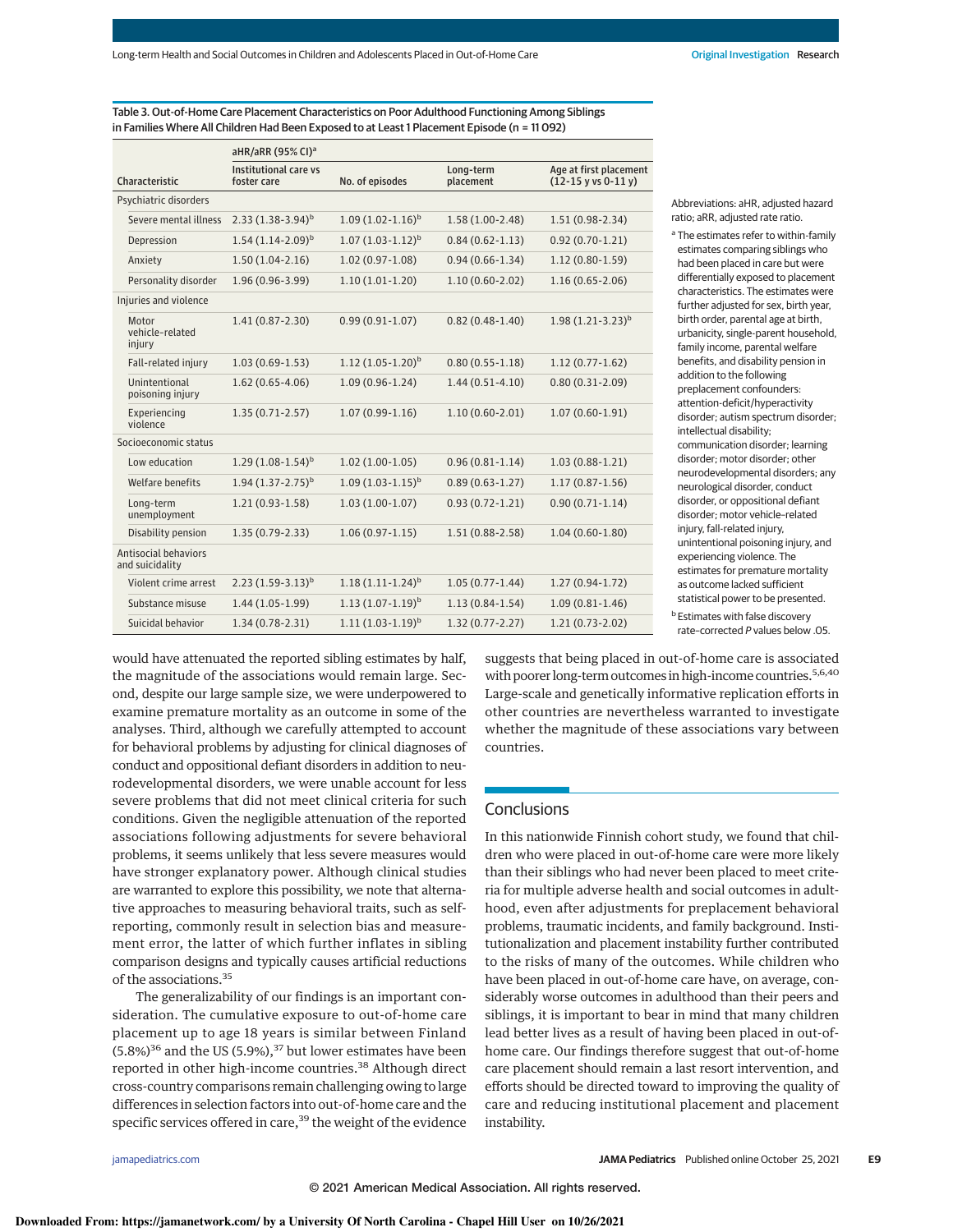#### ARTICLE INFORMATION

**Accepted for Publication:** August 30, 2021. **Published Online:** October 25, 2021. doi:10.1001/jamapediatrics.2021.4324

**Author Affiliations:** Social and Public Policy Unit, Faculty of Social Sciences, University of Helsinki, Helsinki, Finland (Sariaslan, Hiilamo); Department of Child Psychiatry, University of Turku, Turku, Finland (Sariaslan); Department of Psychiatry, University of Oxford, Warneford Hospital, Oxford, United Kingdom (Sariaslan, Fazel); Finnish Institute for Health and Welfare, Helsinki, Finland (Kääriälä, Hiilamo); Population Research Unit, Faculty of Social Sciences, University of Helsinki, Helsinki, Finland (Pitkänen, Remes, Martikainen); International Max Planck Research School for Population, Health and Data Science, Max Planck Institute for Demographic Research, Rostock, Germany (Pitkänen); University of Eastern Finland Law School, University of Eastern Finland, Joensuu, Finland (Aaltonen); Institute of Criminology and Legal Policy, Faculty of Social Sciences, University of Helsinki, Helsinki, Finland (Aaltonen); Centre for Health Equity Studies, Stockholm University and Karolinska Institutet, Stockholm, Sweden (Martikainen); Max Planck Institute for Demographic Research, Rostock, Germany (Martikainen).

**Author Contributions:** Dr Sariaslan and Mr Pitkänen had full access to all of the data in the study and take responsibility for the integrity of the data and the accuracy of the data analysis. Concept and design: Sariaslan, Kääriälä, Remes, Hiilamo, Martikainen, Fazel.

Acquisition, analysis, or interpretation of data: All authors.

Drafting of the manuscript: Sariaslan, Fazel. Critical revision of the manuscript for important intellectual content: Sariaslan, Kääriälä, Pitkänen, Remes, Aaltonen, Hiilamo, Martikainen, Fazel. Statistical analysis: Sariaslan.

Obtained funding: Aaltonen, Hiilamo, Martikainen. Administrative, technical, or material support: Hiilamo, Martikainen.

Supervision: Sariaslan, Martikainen, Fazel.

**Conflict of Interest Disclosures:** Dr Martikainen reports grants from Academy of Finland during the conduct of the study. No other disclosures were reported.

**Funding/Support:** This study was supported by the Wellcome Trust (202836/Z/16/Z), the Academy of Finland (308247, 294861, 316595), and the INVEST flagship consortium of the Academy of Finland (320162).

**Role of the Funder/Sponsor:** The funders had no role in the design and conduct of the study; collection, management, analysis, and interpretation of the data; preparation, review, or approval of the manuscript; and decision to submit the manuscript for publication.

**Additional Information:** Finnish privacy laws prohibit us from making individual-level data publicly available. Aggregate data are provided in the article and supplemental materials. Researchers who are interested in replicating our work using individual-level data can seek access via the Finnish Health and Social Data Permit Authority (Findata). For more information, see https://findata.fi/en/ data-requests/

#### **REFERENCES**

**1**. Desmond C, Watt K, Saha A, Huang J, Lu C. Prevalence and number of children living in institutional care: global, regional, and country estimates. Lancet Child Adolesc Health. 2020;4(5): 370-377. doi:10.1016/S2352-4642(20)30022-5

**2**. U.S. Department of Health and Human Services. The AFCARS Report. Published June 23, 2020. Accessed December 27, 2020. https://www.acf.hhs. gov/sites/default/files/documents/cb/ afcarsreport27.pdf

**3**. Rosinsky K, Connelly D; National Children's Advocacy Center. Child welfare financing SFY 2014: a survey of federal, state, and local expenditures. December 30, 2020. https://www.childtrends.org/ wp-content/uploads/2016/10/2016- 53ChildWelfareFinancingSFY2014-1.pdf

**4**. Better Care Network. Children in Alternative Care: National Surveys 2nd Edition. Accessed December 27, 2020. https://bettercarenetwork. org/library/social-welfare-systems/data-andmonitoring-tools/children-in-alternative-carenational-surveys-2nd-edition

**5**. Gypen L, Vanderfaeillie J, De Maeyer S, Belenger L, Van Holen F. Outcomes of children who grew up in foster care: systematic-review. Child Youth Serv Rev. 2017;76:74-83. doi:10.1016/j.childyouth.2017.02.035

**6**. Kääriälä A, Hiilamo H. Children in out-of-home care as young adults: a systematic review of outcomes in the Nordic countries. Child Youth Serv Rev. 2017;79:107-114. doi:10.1016/j.childyouth.2017. 05.030

**7**. Wall-Wieler E, Almquist Y, Liu C, Vinnerljung B, Hjern A. Intergenerational transmission of out-of-home care in Sweden: a population-based cohort study. Child Abuse Negl. 2018;83:42-51. doi: 10.1016/j.chiabu.2018.07.007

**8**. Simkiss DE, Stallard N, Thorogood M. A systematic literature review of the risk factors associated with children entering public care. Child Care Health Dev. 2013;39(5):628-642. doi:10.1111/ cch.12010

**9**. Meinhofer A, Angleró-Díaz Y. Trends in foster care entry among children removed from their homes because of parental drug use, 2000 to 2017. JAMA Pediatr. 2019;173(9):881-883. doi:10.1001/ jamapediatrics.2019.1738

**10**. Sariaslan A, Fazel S, D'Onofrio BM, et al. Schizophrenia and subsequent neighborhood deprivation: revisiting the social drift hypothesis using population, twin and molecular genetic data. Transl Psychiatry. 2016;6:e796. doi:10.1038/ tp.2016.62

**11**. Hyytinen A, Ilmakunnas P, Johansson E, Toivanen O. Heritability of lifetime earnings. J Econ Inequal. 2019;17(3):319-335. doi:10.1007/ s10888-019-09413-x

**12**. Hill WD, Davies NM, Ritchie SJ, et al. Genome-wide analysis identifies molecular systems and 149 genetic loci associated with income. Nat Commun. 2019;10(1):5741. doi:10.1038/s41467-019- 13585-5

**13**. Burt SA. Are there meaningful etiological differences within antisocial behavior? results of a meta-analysis. Clin Psychol Rev. 2009;29(2):163-178. doi:10.1016/j.cpr.2008.12.004

**14**. Sariaslan A, Larsson H, Fazel S. Genetic and environmental determinants of violence risk in psychotic disorders: a multivariate quantitative genetic study of 1.8 million Swedish twins and siblings. Mol Psychiatry. 2016;21(9):1251-1256. doi:10.1038/mp.2015.184

**15**. Pettersson E, Lichtenstein P, Larsson H, et al; Attention Deficit/Hyperactivity Disorder Working Group of the iPSYCH-Broad-PGC Consortium; Autism Spectrum Disorder Working Group of the iPSYCH-Broad-PGC Consortium; Bipolar Disorder Working Group of the PGC; Eating Disorder Working Group of the PGC; Major Depressive Disorder Working Group of the PGC; Obsessive Compulsive Disorders and Tourette Syndrome Working Group of the PGC; Schizophrenia CLOZUK; Substance Use Disorder Working Group of the PGC. Genetic influences on eight psychiatric disorders based on family data of 4 408 646 full and half-siblings, and genetic data of 333 748 cases and controls. Psychol Med. 2019;49(7):1166-1173. doi:10.1017/S0033291718002039

**16**. D'Onofrio BM, Lahey BB, Turkheimer E, Lichtenstein P. Critical need for family-based, quasi-experimental designs in integrating genetic and social science research. Am J Public Health. 2013;103 Suppl(Suppl 1):S46-55. doi:10.2105/ AJPH.2013.301252

**17**. Brännström L, Vinnerljung B, Hjern A. Outcomes in adulthood after long-term foster care: a sibling approach. Child Maltreat. 2020;25(4): 383-392. doi:10.1177/1077559519898755

**18**. Vinnerljung B. Fosterbarn Som Vuxna (Foster Children as Adults). Arkiv; 1996.

**19**. Warburton WP, Warburton RN, Sweetman A, Hertzman C. The impact of placing adolescent males into foster care on education, income assistance, and convictions. Can d'économique. 2014;47(1):35-69. doi:10.1111/caje.12064

**20**. Doyle JJ Jr, Aizer A. Economics of child protection: maltreatment, foster care, and intimate partner violence. Annu Rev Econom. 2018;10(1):87- 108. doi:10.1146/annurev-economics-080217-053237

**21**. Bald A, Chyn E, Hastings J, Machelett M. The causal impact of removing children from abusive and neglectful homes. National Bureau of Economic Research. 2019. doi:10.3386/w25419

**22**. Gross M, Baron EJ. Temporary stays and persistent gains: the causal effects of foster care. SSRN Electron J. 2020. doi:10.2139/ssrn.3576640

**23**. Sund R, Gissler M, Hakulinen T, Rosén M. Use of Health Registers. In: Ahrens W, Pigeot I, eds. Handbook of Epidemiology. Springer; 2014. doi:10. 1007/978-0-387-09834-0\_5

**24**. Official Statistics of Finland. Quality Description: Causes of death 2017. Accessed May 11, 2020. https://www.stat.fi/til/ksyyt/2017/ksyyt\_ 2017\_2018-12-17\_laa\_001\_en.html

**25**. Ronaldson A, Elton L, Jayakumar S, Jieman A, Halvorsrud K, Bhui K. Severe mental illness and health service utilisation for nonpsychiatric medical disorders: a systematic review and meta-analysis. PLoS Med. 2020;17(9):e1003284. doi:10.1371/ journal.pmed.1003284

**26**. Sariaslan A, Mikkonen J, Aaltonen M, Hiilamo H, Martikainen P, Fazel S. No causal associations between childhood family income and subsequent psychiatric disorders, substance misuse and violent

**E10 JAMA Pediatrics** Published online October 25, 2021 **(Reprinted)** jamapediatrics.com